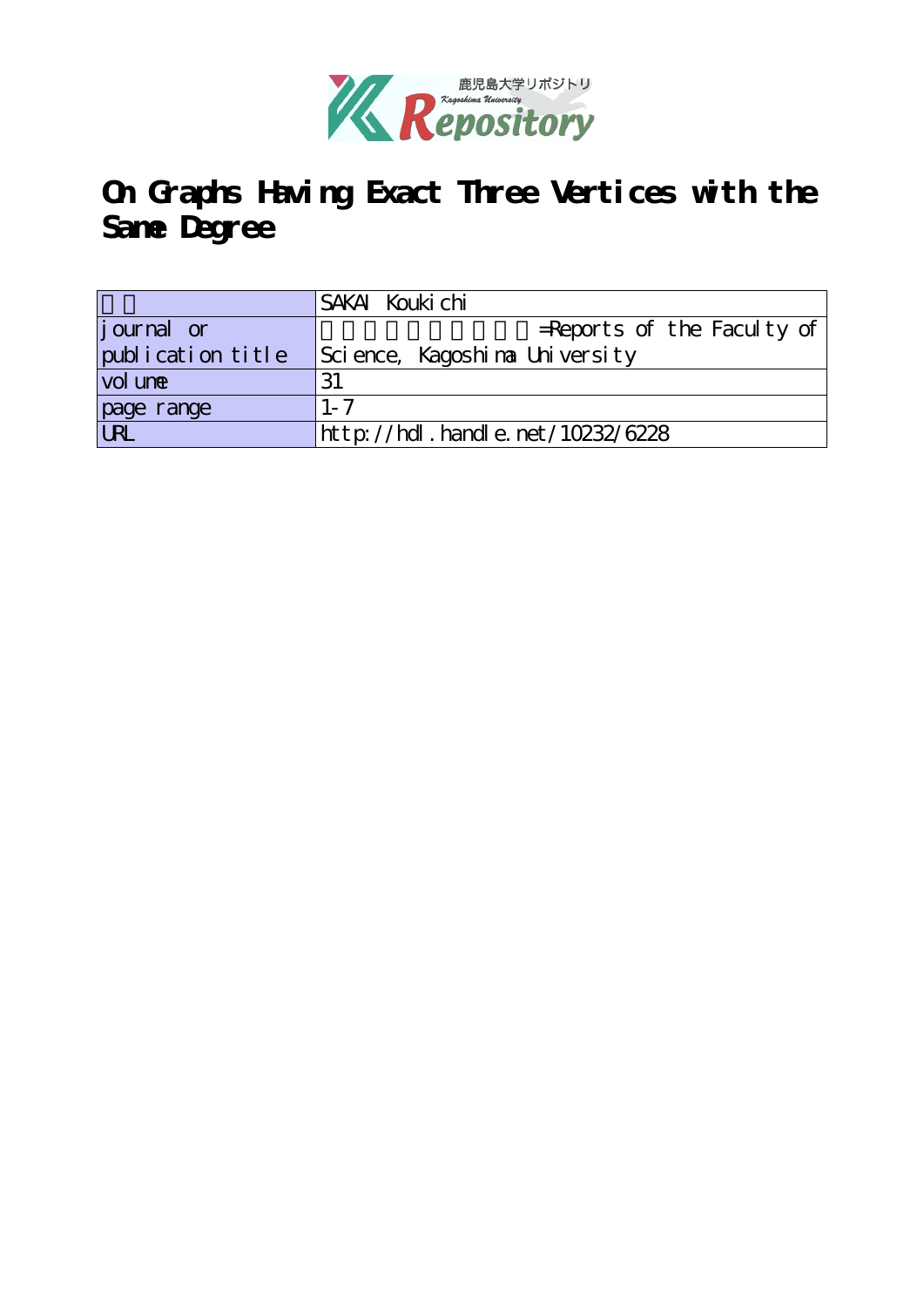**On Graphs Having Exact Three Vertices with the Same Degree**

|                   | SAKAI Kouki chi                      |
|-------------------|--------------------------------------|
| journal or        | $=$ Reports of the Faculty of        |
| publication title | Science, Kagoshina University        |
| vol une           | 31                                   |
| page range        | $1 - 7$                              |
| UN                | http://hdl.handle.net/10232/00006975 |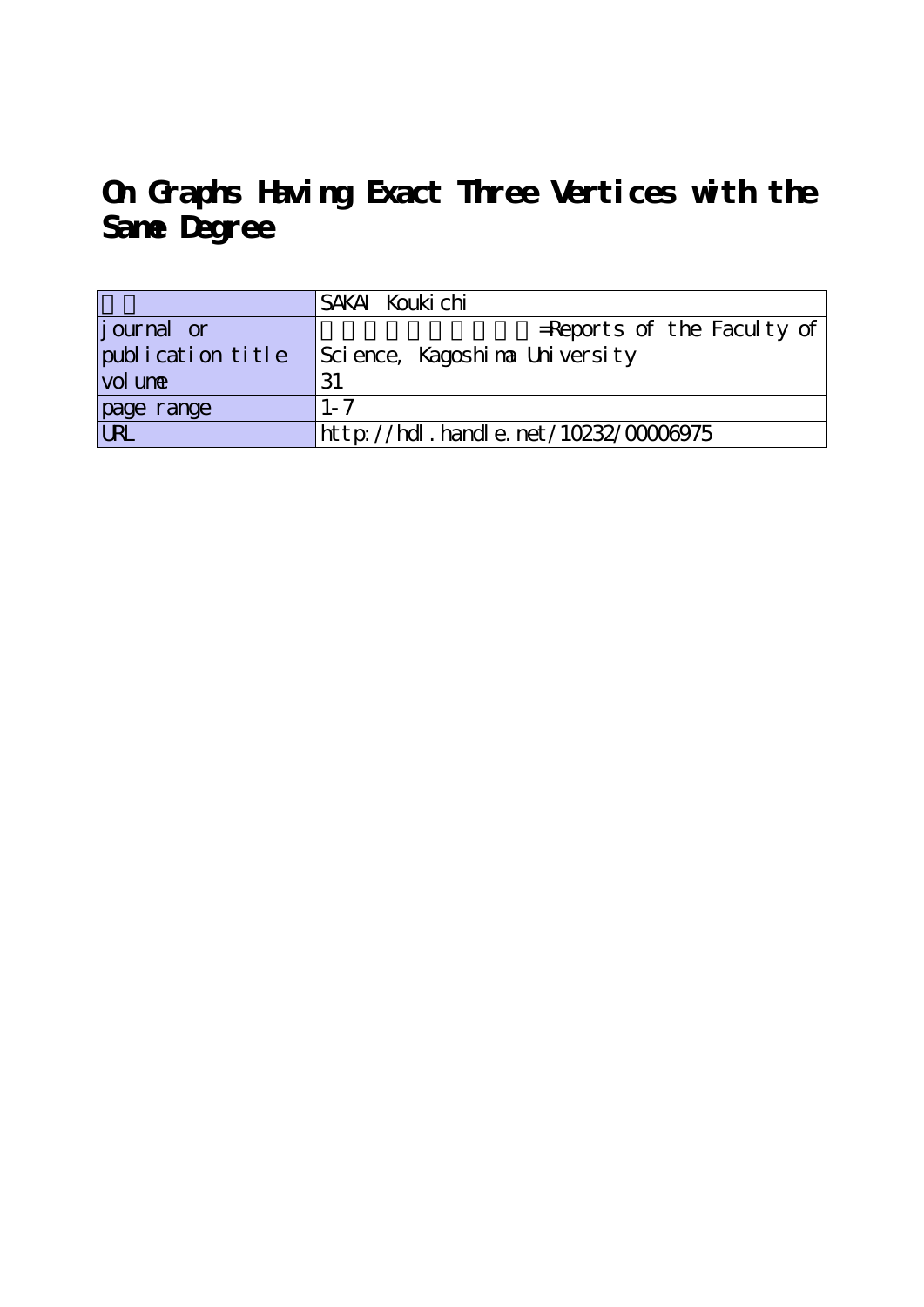Rep. Fac. Sci., Kagoshima Univ., No. 31, pp.  $1 \sim 7$  (1998)

# On Graphs Having Exact Three Vertices with the Same Degree

## Koukichi SAKAI<sup>\*</sup>

(Received August 28, 1998)

### Abstract

This work is a continuation of the author's papers [3] and [4】. The purpose of this paper is to investigate the construction of all graphs which have exact three vertices with the same degree. Since the degree sequences of such graphs are determined completely in [4] , our work is how to realize the graphs with such degree sequences. The results in this paper are stated almost without rigorous proof, because these are obtained by paraphrase from the statements concerning degree sequences in [4】.

Key words: Graph, Graph having exact three vertices with the same degree.

# 1 Preliminary

In this paper we use freely the terminology and notation concerning graphs in G.Chartrand and L.Lesniak [1]. For any positive integer n and non-negative integer m with  $m < n$ , we use the following notation:

$$
[n] := \{1, 2, 3, \cdots, n\}, \quad [m, n] := \{m, m + 1, \cdots, n\}.
$$

Let G be a graph.  $V(G), E(G)$  and  $n(G)$  are the set of vertices, the set of edges of G and the order of G respectively. The degree sequence  $d(G)$  of G is the non-increasing  $n(G)$ -sequence of degree of vertices of  $G$ , and the maximum degree and the minimum degree of  $G$  are denoted by  $\Delta(G)$  and  $\delta(G)$  respectively. The symbols  $K_n$  and  $N_n$  are the complete graph and the empty graph of order n respectively, and  $K_{m,n}$  is the complete bipartite graph.

For any graph  $G$  we define the four kinds of operations  $p,q,z$  and  $c$  as follows:

 $p(G) =$  the join of G and  $N_1$ ,

 $q(G)$  = the graph which is obtained from the disjoint union of  $p(p(G))$  and  $K_2$  adding the new edge  $(u, v)$ , where u the vertex of  $p(p(G))$  with the highest degree and v one vertex of  $K_2$ ,

 $z(G)$  = the disjoint union of G and  $N_1$ ,

 $c(G)$  = the complement of G.

事Department of Mathematics and computer Science, Faculty of Science, Kagoshima University, Kagoshima 890-0065, Japan.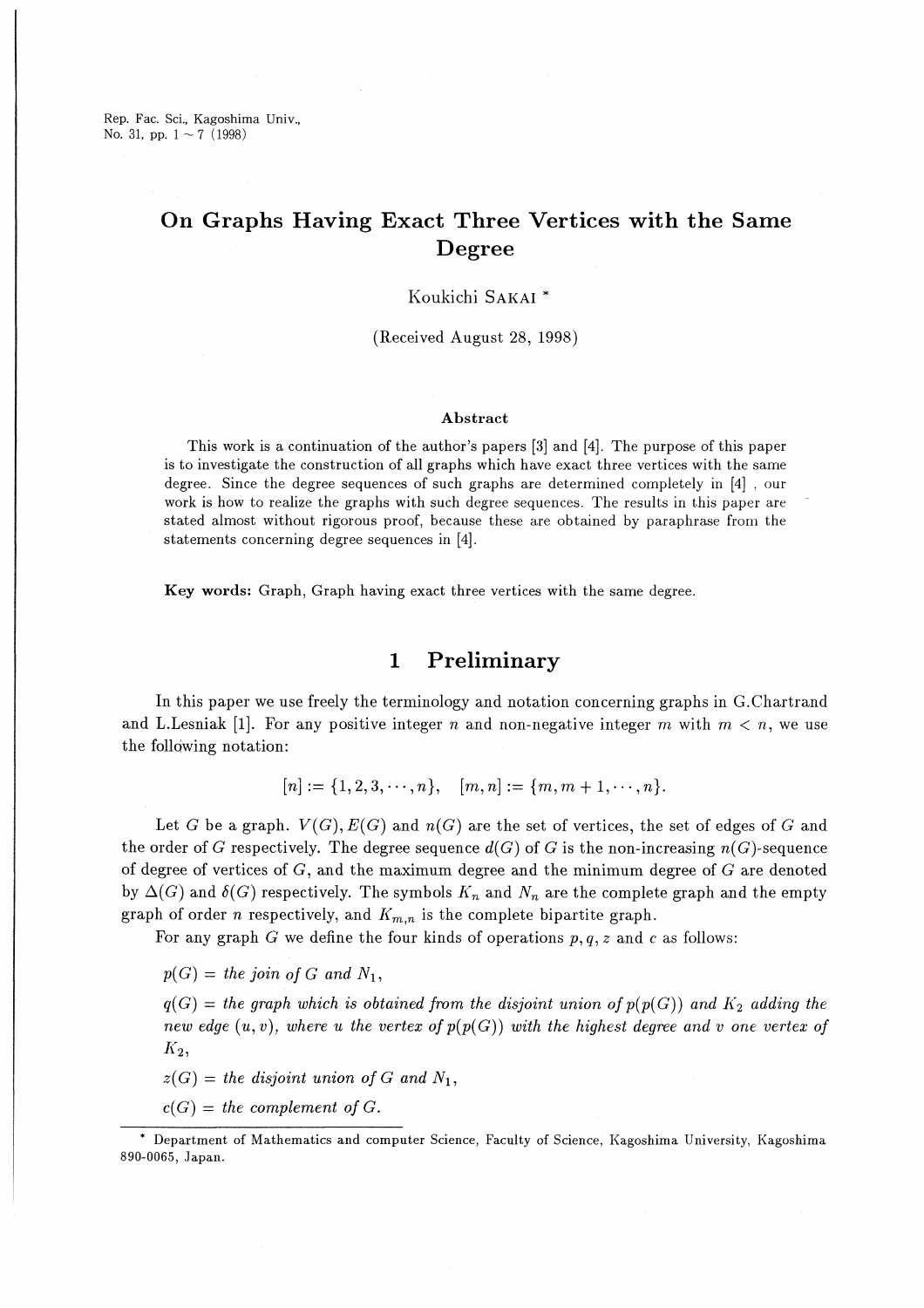Evidently these operations are invertible, namely, for any graphs G and H,  $p(G) \cong p(H)$  if and only if  $G \cong H$ , and the analogy holds for the operations q, z and c. For any set F of graphs, we put  $p(\mathcal{F}) = \{p(G); G \in \mathcal{F}\}\$ and  $q(\mathcal{F}), z(\mathcal{F})$  and  $c(\mathcal{F})$  are defined similarly.

For any graph G of order n with  $d(G) = \{s_1, s_2, \ldots, s_{n-1}, s_n\}$  we have

$$
(1.1) \quad d(p(G)) = \{n, s_1 + 1, s_2 + 1, \ldots, s_{n-1} + 1, s_n + 1\}
$$

- $(1.2)$   $d(q(G)) = {n+2, n+1, s_1+2, s_2+2, \ldots, s_{n-1}+2, s_n+2, 2, 1}$
- (1.3)  $d(z(G)) = \{s_1, s_2, \ldots, s_{n-1}, s_n, 0\}$
- (1.4)  $d(c(G)) = {n-1-s_n, n-1-s_{n-1}, \ldots, n-1-s_2, n-1-s_1}.$

The operations  $p, q, z, c$  for any graphs and the above relations play essential role in the subsequent sections.

Let G be a graph, and  $a, b, c, d$  be four different vertices of G such that  $(a, b), (c, d) \in E(G)$ and  $(a, c), (b, d) \notin E(G)$ . In this case  $s = \{(a, b), (c, d)\}\$ is called a switching of G, and the switching operation for G is to make the graph  $s(G) = G - (a, b) - (c, d) + (a, c) + (b, d)$ . Obviously G and  $s(G)$  have the same degree sequence. The next theorem stated in [2] teach us how to get all graphs with the same degree sequence.

Switching Theorem Let G be a graph. Then any graph H with  $d(H) = d(G)$  is obtained by a finite sequences of switching operations for G.

#### $\mathbf 2$ Classification and  $\Gamma_n$  for  $n = 3, 4, 5, 6$

Let us denote by  $\Gamma$  the class of graphs which have exact three vertices with the same degree and mutually different degree for the other vertices, and for any integer  $n \geq 3$  denote by  $\Gamma_n$  the set of all graphs of order n in  $\Gamma$ . The degree sequence  $\{s_1,s_2,\dots,s_n\}$  of any graph G in  $\Gamma_n$  is given in the following form: for some  $k \in [n-2]$ 

(2.1)  $n-1\geq s_1>s_2>\ldots>s_{k-1}>s_k=s_{k+1}=s_{k+2}>s_{k+3}>\ldots>s_n\geq0,$ where  $s_1 = \Delta(G)$  and  $s_n = \delta(G)$ .

For any fixed integers  $s_1$  and  $s_n$  with  $n-1 \geq s_1 > s_n \geq 0$ ,  $\Gamma_n(s_1, s_n)$  be the set of graphs G in  $\Gamma_n$  with  $(\Delta(G), \delta(G)) = (s_1, s_n)$ . For the sake of brevity any sequence  $\{s_1, s_2, \dots, s_n\}$  of non-negative integers with the property (2.1) is denoted by  $s_n(s_1, s_n; s_k)$ . If  $s_1 - s_n = n-3$ , then the sequence  $s_n(s_1,s_n;k)$  for any integer  $k \in [s_n,s_1]$  is uniquely determined by  $s_1,s_n$  and k. In this case,  $\Gamma_n(s_1,s_n;k)$  is the set of graphs G with the same degree sequence  $d(G) = s_n(s_1,s_n;k)$ . The next theorem is an immediate consequence of the classification of degree sequences with  $(2.1)$  noted in Lemma 1.1 in [4].

**Theorem 2.1** For any integer  $n \geq 3$ ,  $\Gamma_n$  is partitioned into the following five subclasses:  $\Gamma_n=\Gamma_n(n-1,2)\cup\Gamma_n(n-1,1)\cup\Gamma_n(n-2,1)\cup\Gamma_n(n-2,0)\cup\Gamma_n(n-3,0).$ 

In order to clarify inductively the structure of  $\Gamma_n$ , we begin on the graph lists of  $\Gamma_n$  for  $n = 3, 4, 5, 6$ . Theorems 2.2-2.5 follow from Lemmas 1.2-1.5 in [4] and the Graph cards given at pp.19-24 in  $[5]$ .

Theorem 2.2  $\Gamma_3$  consists of two graphs as follows: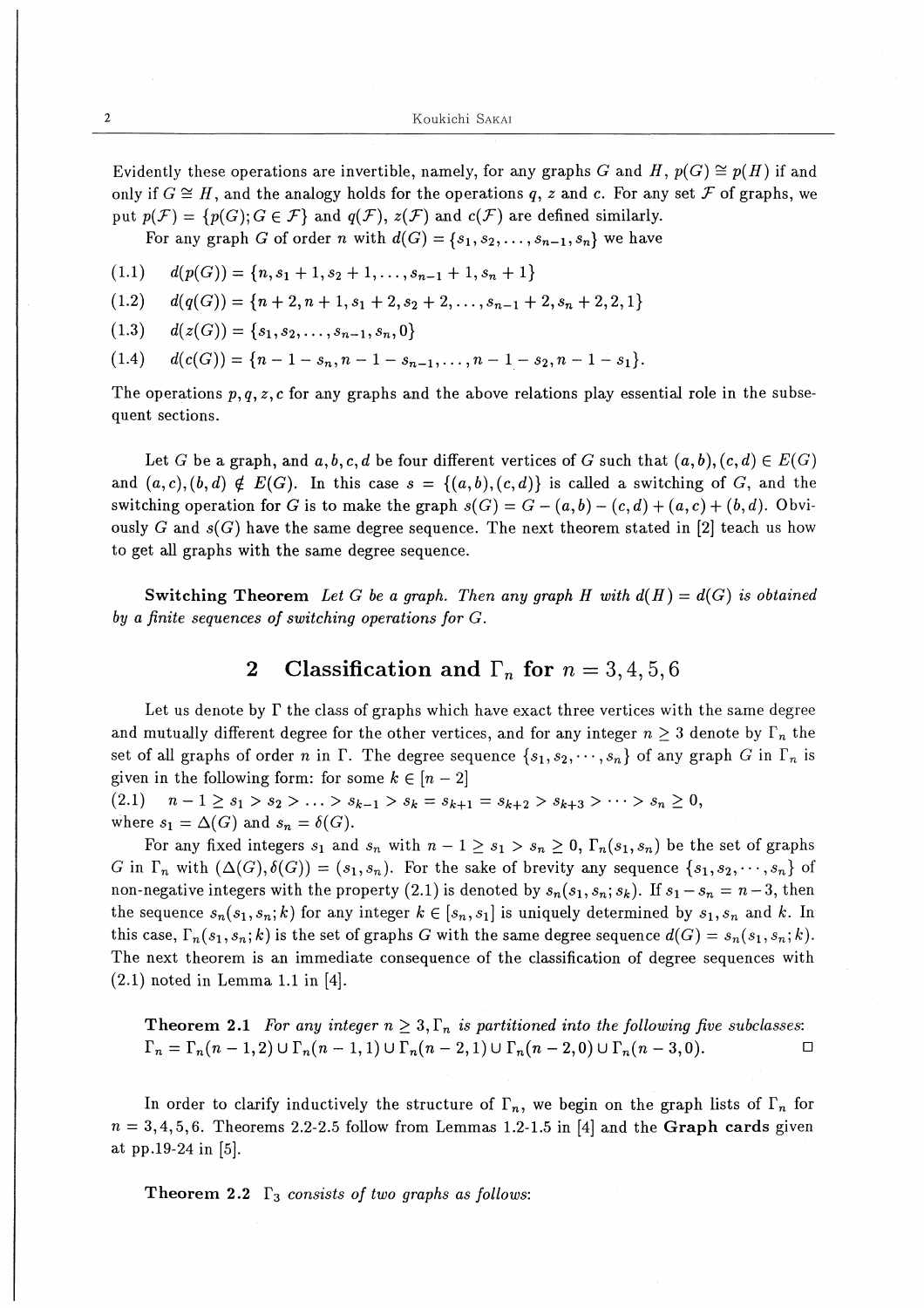- (1)  $\Gamma_3(2,2)=\{K_3\}$
- (2)  $\Gamma_3(0,0) = \{N_3\} = \{c(K_3)\}\$
- (3)  $\Gamma_3(2,1) = \Gamma_3(1,1) = \Gamma_3(1,0) = empty.$

Theorem 2.3  $\Gamma_4$  consists of two graphs as follows:

- (1)  $\Gamma_4(3,1) = \{K_{1,3}\} = \{p(N_3)\}\$
- (2)  $\Gamma_4(2,0) = \{z(K_3)\}\$
- (3)  $\Gamma_4(3,2) = \Gamma_4(2,1) = \Gamma_4(1,0) = empty.$

Theorem 2.4  $\Gamma_5$  consists of six graphs as follows:

- $(1)$   $\Gamma_5(4,2) = empty$
- (2)  $\Gamma_5(4,1) = \{p(z(K_3))\},$  (graph no.45 in the Graph cards)
- (3)  $\Gamma_5(3,1) = \bigcup_{k=1}^3 \Gamma_5(3,1;k)$ , where
	- 1)  $\Gamma_5(3,1;1) = \{G\}$ , where G is the graph no.30 in the Graph cards
	- 2)  $\Gamma_5(3,1;2) = \{H,c(H)\}\$ , where H is the graph no.36 in the Graph cards
	- 3)  $\Gamma_5(3,1;3)=c(\Gamma_5(3,1;1))$

(4) 
$$
\Gamma_5(3,0) = \{z(K_{1,3})\}
$$

(5)  $\Gamma_5(2,0) = empty.$ 

Theorem 2.5  $\Gamma_6$  consists of twelve graphs as follows:

- (1)  $\Gamma_6(5,2)=p(\Gamma_5(3,1))$
- (2)  $\Gamma_6(5,1)=p(\Gamma_5(3,0))$
- (3)  $\Gamma_6(4,1)=\bigcup_{k=1}^3\Gamma_6(4,1;k),$  where
	- 1)  $\Gamma_6(4,1;1)=\{G\}$ , where G is the graph no.93 in the Graph cards.
	- 2)  $\Gamma_6(4,1;2)=\{G_j; j=1,2,3,4\}$ , where  $G_j(j=1,2,3,4)$  is the graph no.118, 119, 120,  $121$  in the Graph cards respectively.
	- 3)  $\Gamma_6(4,1;3)=c(\Gamma_6(4,1;2))$
	- 4)  $\Gamma_6(4,1;4)=c(\Gamma_6(4,1;1))$

(4)  $\Gamma_6(4,0)=z(\Gamma_5(4,1))$ 

(5) 
$$
\Gamma_6(3,0) = z(\Gamma_5(3,1)).
$$

# 3 Inductive construction of  $\Gamma_n$

In this section we shall consider the inductive construction of  $\Gamma_n$  from  $\Gamma_m$  with  $m < n$ . The folloing Lemmas 3.1-3.4 are consequences of the results stated in the section 3 of  $[4]$ . At first from  $(1.4)$  we get

**Lemma 3.1** For any integer  $n \geq 3$ ,  $\Gamma_n$  is closed under the operation c. More precisely we have

 $\Box$ 

 $\Box$ 

 $\Box$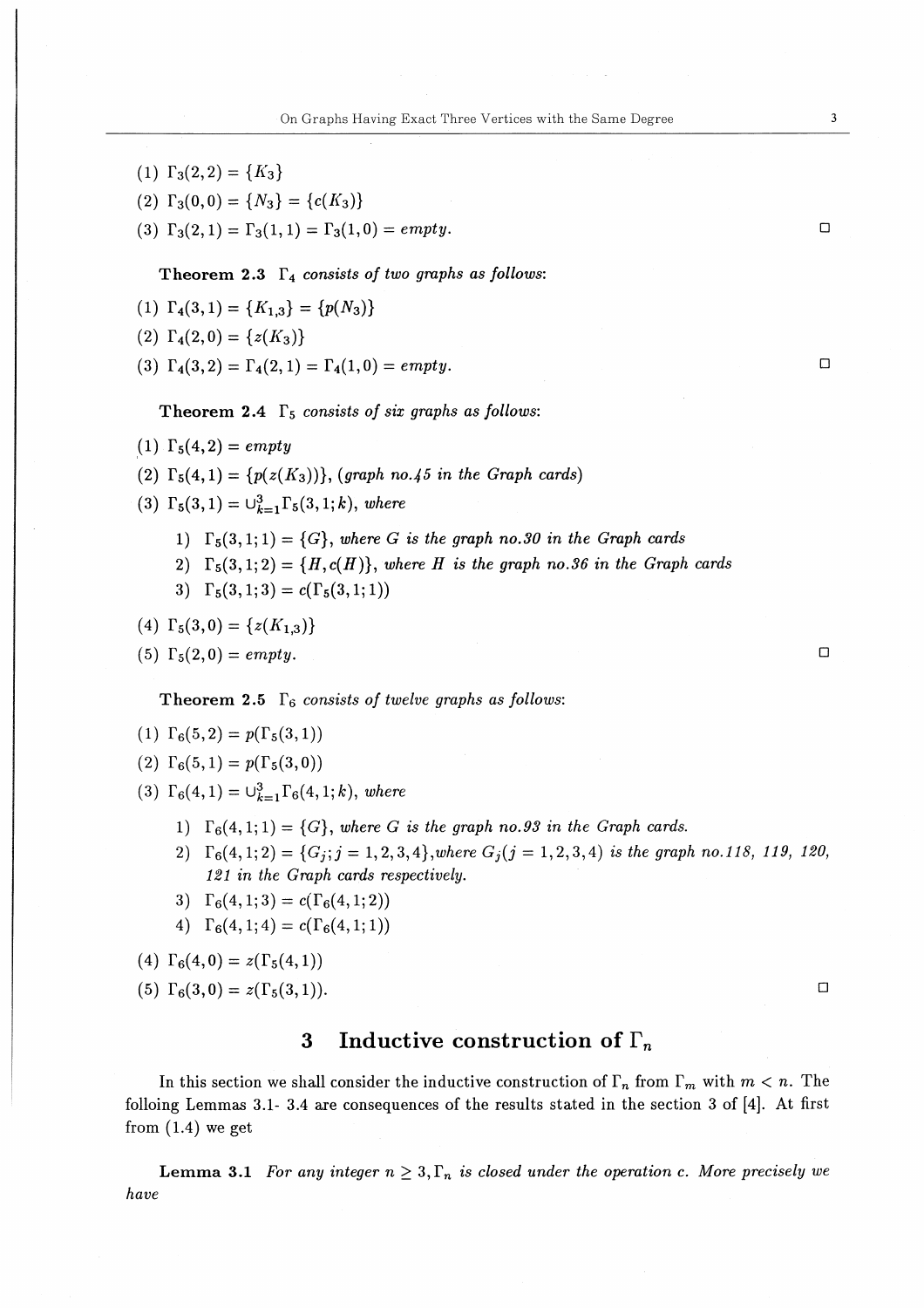- (1)  $c(\Gamma_n(n-1,2)) = \Gamma_n(n-3,0)$
- (2)  $c(\Gamma_n(n-1,1)) = \Gamma_n(n-2,0)$
- (3)  $c(\Gamma_n(n-2,1)) = \Gamma_n(n-2,1)$

(4)  $c(\Gamma_n(n-2,1;k)) = \Gamma_n(n-2,1;n-1-k)$ , where  $k \in [n-2]$ .

The four classes in  $\Gamma_n$  except  $\Gamma_n(n-2,1)$  are constructed from the subclasses of  $\Gamma_{n-1}$  by the operations  $p$  and  $z$ . The next is concluded from  $(1.1)$  and  $(1.3)$ .

Lemma 3.2 For any integer  $n \geq 4$ , we have

(1)  $\Gamma_n(n-1,2)=p(\Gamma_{n-1}(n-3,1))$ (2)  $\Gamma_n(n-1,1) = p(\Gamma_{n-1}(n-3,0)) \cup p(\Gamma_{n-1}(n-4,0))$ (3)  $\Gamma_n(n-2,0) = z(\Gamma_{n-1}(n-2,1)) \cup z(\Gamma_{n-1}(n-2,2))$ (4)  $\Gamma_n(n-3,0) = z(\Gamma_{n-1}(n-3,1)).$ 

Let us consider the subclass  $\Gamma_n (n-2,1)$ . The next lemma is an immediate consequence from Theorem 2.11 in  $[4]$ .

Lemma 3.3 For any positive integer m, we have:

- (1)  $\Gamma_{4m-1}(4m-3,1)$  and  $\Gamma_{4m}(4m-2,1)$  are empty
- (2)  $\Gamma_{4m+1}(4m-1,1)$  and  $\Gamma_{4m+2}(4m,1)$  are partitioned into the following subclasses:
	- $1) \Gamma_{4m+1}(4m-1,1) = \cup_{k=m}^{3m} \Gamma_{4m+1}(4m-1,1;k)$
	- 2)  $\Gamma_{4m+2}(4m,1) = \cup_{k=m}^{3m+1} \Gamma_{4m+2}(4m,1;k).$

Let G be in  $\Gamma_{n-4}(n-6,1;k-2)$ . Then  $d(q(G)) = s_n(n-2,1;k)$  from (1.2). Hence by the operation q for  $\Gamma_{n-4}(n-6,1)$  we get some subclasses of  $\Gamma_n(n-2,1)$ .

**Lemma 3.4** Let m be any integer with  $m > 1$ . Then for  $n = 4m + 1$  and  $n = 4m + 2$  we have

$$
q(\Gamma_{n-4}(n-6,1)) \subset \Gamma_n(n-2,1)
$$

More precisely we have

- (1)  $q(\Gamma_{4m-3}(4m-5,1;k-2)) \subset \Gamma_{4m+1}(4m-1,1;k)$  for any  $k \in [m+1,3m-1]$
- (2)  $q(\Gamma_{4m-2}(4m-4,1;k-2)) \subset \Gamma_{4m+2}(4m,1;k)$  for any  $k \in [m+1,3m]$ .

A graph in  $\Gamma_n(n-2, 1; k)$  is called a representative of  $\Gamma_n(n-2, 1; k)$ , a representative system  $R(\Gamma_n(n-2,1))$  of  $\Gamma_n(n-2,1)$  is the collection of each representative of  $\Gamma_n(n-2,1;k)$  for all  $k \in [n-2]$ . Let  $n = 4m + 1$ . By virtue of Lemma 3.4 we can get inductively a representative of  $\Gamma_n(n-2,1;k)$  for any  $k \in [m+1,3m-1]$ . Since  $\Gamma_n(n-2,1;3m) = c(\Gamma_n(n-2,1;m))$ , it remains to give a representative of  $\Gamma_n(n-2,1;m)$ . The next Lemma is due to the *l-procedure* stated in [2, p.119].

**Lemma 3.5** For any positive integer m, the following graph  $G_{4m+1}(m)[resp.G_{4m+2}(m)]$ is a representative of  $\Gamma_{4m+1}(4m-1,1; m)[resp.\Gamma_{4m+2}(4m,1; m)]$ :

 $\Box$ 

 $\Box$ 

 $\Box$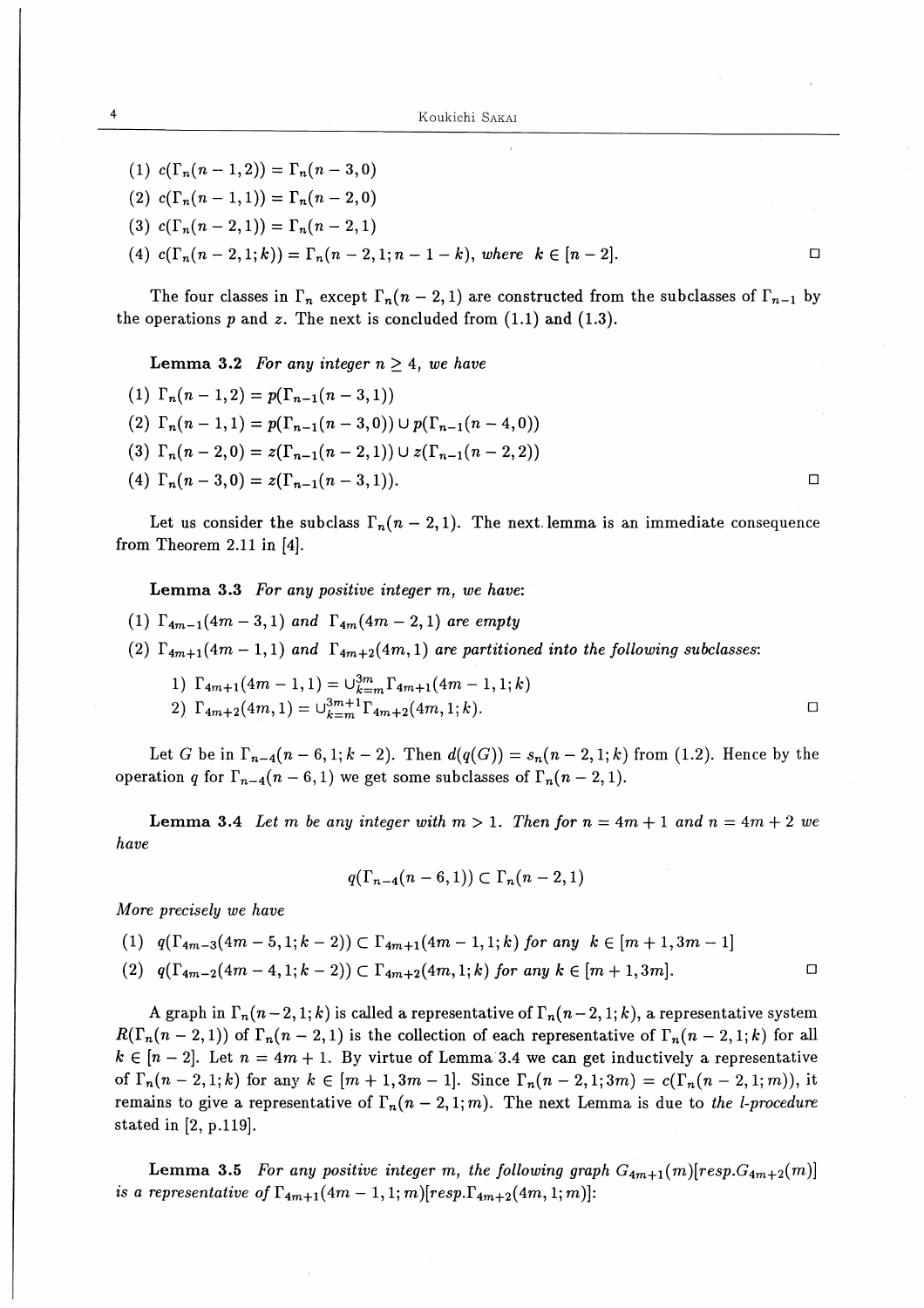# (1)  $G=G_{4m+1}(m)$

 $V(G) = [4m + 1],$  $E(G) = E_1 \cup E_2$  consists of  $4m^2$  edges  $(j, k)$  given in the form:  $E_1 = \{(j,k);j\in [m],k\in [j+1,4m+1-j]\}$  and  $E_2 = \{(j,k);j\in [m+1,2m],k\in [j+1,4m-j]\cup \{2m+1+j\}\}.$ 

 $(2)$   $G = G_{4m+2}(m)$ 

 $V(G) = [4m + 2],$  $E(G) = E_1 \cup E_2$  consists of  $4m^2 + 2m$  edges  $(j, k)$  given in the form:  $E_1 = \{(j,k); j \in [m], k \in [j+1,4m+2-j]\}$  and  $E_2 = \{(j,k);j \in [m+1,2m], k \in [j+1,4m+1-j] \cup \{2m+2+j\}\}.$  $\Box$ 

From the above lemmas and the switching theorem,  $\Gamma_n$  is inductively constructed from  $\Gamma_m$ with  $m < n$ .

Theorem 3.6 For any integer  $n > 3$ , we have:

- (1)  $\Gamma_n(n-1,2) = p(\Gamma_{n-1}(n-3,1))$
- (2)  $\Gamma_n(n-1,1) = p(\Gamma_{n-1}(n-3,0)) \cup p(\Gamma_{n-1}(n-4,0))$
- (3)  $\Gamma_n(n-2,1)$  is empty for  $n=0,3 \pmod{4}$
- (4) for  $n = 4m + 1$  and  $n = 4m + 2, m > 1$ , a representative system  $R(\Gamma_n(n-2,1))$  is given by

 $R(\Gamma_n(n-2,1)) = q(R(\Gamma_{n-4}(n-6,1))) \cup \{G_n(m), c(G_n(m))\},$ where  $G_n(m)$  is the graph given in Lemma 3.5

- (5) for  $n = 4m+1$  and  $n = 4m+2, m > 1, \Gamma_n(n-2,1)$  is the set of all graphs obtained by the finite sequences of switching operations for any graphs in  $R(\Gamma_n(n-2,1))$
- (6)  $\Gamma_n(n-2,0) = z(\Gamma_{n-1}(n-2,1)) \cup z(\Gamma_{n-1}(n-2,2))$

(7) 
$$
\Gamma_n(n-3,0) = z(\Gamma_{n-1}(n-3,1)).
$$

By virtue of Theorem 3.6 we get a characterization of the class  $\Gamma$  by the operations  $p, q, c$ and switchings.

Theorem 3.7 The class  $\Gamma$  is the smallest class of graphs among any classes  $\Lambda$  of graphs with the properties  $(1)-(6)$ :

- (1)  $\Lambda$  does not contain any graphs G with  $n(G) < 3$
- (2)  $\Lambda$  is closed under the operation c
- (3)  $p(G) \in \Lambda$  for any graph  $G \in \Lambda$  with  $\Delta(G) \leq n(G)-2$
- (4)  $q(G)$  and  $s(G)$  belong to  $\Lambda$  for any graph  $G \in \Lambda$  with  $\Delta(G) = n(G) 2$  and  $\delta(G) = 1$ , and for any switching  $s$  of  $G$
- (5) the graphs  $G_n(m)$  for  $n = 4m+1, 4m+2, m \ge 2$ , given in Lemma 3.5, belong to  $\Lambda$
- (6)  $K_3, \Gamma_5(3,1;1), \Gamma_5(3,1;2), \Gamma_6(4,1;1)$  and  $\Gamma_6(4,1;2)$  are contained in  $\Lambda$ .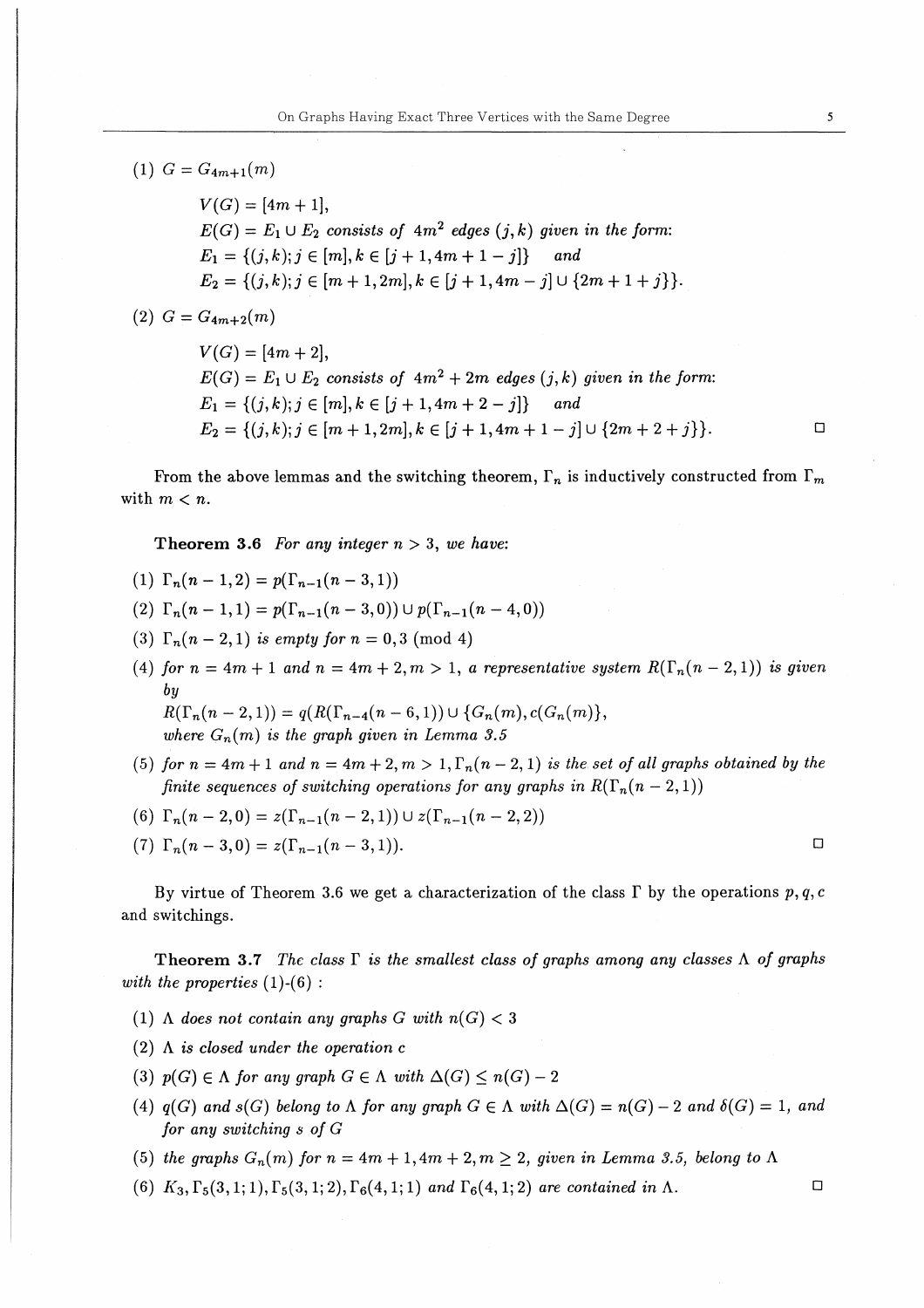# 4 Estimation of cardinal number of  $\Gamma_n$

In this section we shall give a lower estimation of the cardinal number  $T_n$  of  $\Gamma_n$ . For any integer  $n \geq 3$ , let  $a_n, b_n, c_n, d_n$  and  $e_n$  be the cardinal number of  $\Gamma_n(n-1, 2), \Gamma_n(n-1, 1), \Gamma_n(n-1, 1)$ 2, 1),  $\Gamma_n(n-2,0)$  and  $\Gamma_n(n-3,0)$  respectively. From Theorems 2.2-2.5 and 3.6 we have:

 $c_n=0$  for any  $n=0,3 \pmod{4}$ ,  $c_5=4$  and  $c_6=10$ ,

$$
a_n=e_n=c_{n-1},
$$

 $b_n=d_n=b_{n-1}+c_{n-2}$  and  $b_4=b_5=b_6=1$ .

From the above relations  $T_n$  is expressed only in terms of  $c_k$  as follows:

$$
T_n = c_n + 2 \sum_{k=3}^{n-1} c_k + 2.
$$

More precisely we have

Theorem 4.1 For any integer  $m \geq 3$ , we have:

- (0)  $T_3=T_4=2, T_5=6, T_6=20, T_7=T_8=30$
- (1)  $T_9 = c_9 + 30, T_{10} = c_{10} + 2c_9 + 30$

(2)  $T_{4m-1} = T_{4m} = 2\sum_{k=2}^{m-1} (c_{4k+1} + c_{4k+2}) + 30$ 

- (3)  $T_{4m+1} = c_{4m+1} + 2\sum_{k=2}^{m-1} (c_{4k+1} + c_{4k+2}) + 30$
- (4)  $T_{4m+2} = c_{4m+2} + 2c_{4m+1} + 2\sum_{k=2}^{m-1} (c_{4k+1} + c_{4k+2}) + 30.$  □

For any positive integer m, let  $g_m(k)$  and  $h_m(k)$  be the cardinal number of  $\Gamma_{4m+1}(4m +$ 1, 1; k) and  $\Gamma_{4m+2}(4m, 1; k)$  respectively. Then from Theorems 2.4-2.5 we have

$$
g_1(1) = g_1(3) = 1, g_1(2) = 2,
$$
  
 $h_1(1) = h_1(4) = 1, h_1(2) = h_1(3) = 4.$ 

Let  $G = G_{4m+1}(4m-1,1;m)$  be the graph given in Lemma 3.5. Then we see that the graphs obtained by the following switching operations  $s_{j,k}$  and  $s_{m+j,k}$  for G are mutually nonisomorphic:

$$
s_{j,k} = \{(4m+1, 2m), (j,k)\}, \text{ where } j \in [m], k \in [2m+1, 3m+1] \cup [3m+3, 4m+1-j],
$$
  

$$
s_{m+j,k} = \{(4m+1, 2m), (m+j,k)\}, \text{ where } j \in [m-1], k \in [2m+1, 3m-j] \cup \{3m+j+1\}.
$$

The number of the above switchings is equal to  $2m^2 - 1$ . So from the switching theorem we have  $g_m(m) \geq 2m^2$ . Similarly for a representative G of  $\Gamma_{4m+1}(4m-1,1;k)$  or  $\Gamma_{4m+2}(4m,1;k)$ , counting the number of the switching operations for  $G$  which induce mutually non-isomorphic graphs, we get a lower estimations for  $g_m(k)$  and  $h_m(k)$  as follows.

Theorem 4.2 For any integer  $m > 2$ , we have:

$$
g_m(k) = g_m(4m - k) \ge \begin{cases} 2m^2 & \text{for} \quad k = m \\ 8m^2 - 6m & \text{for} \quad k \in [m + 1, 2m - 1] \\ 8m^2 - 6m + 1 & \text{for} \quad k = 2m, \end{cases}
$$